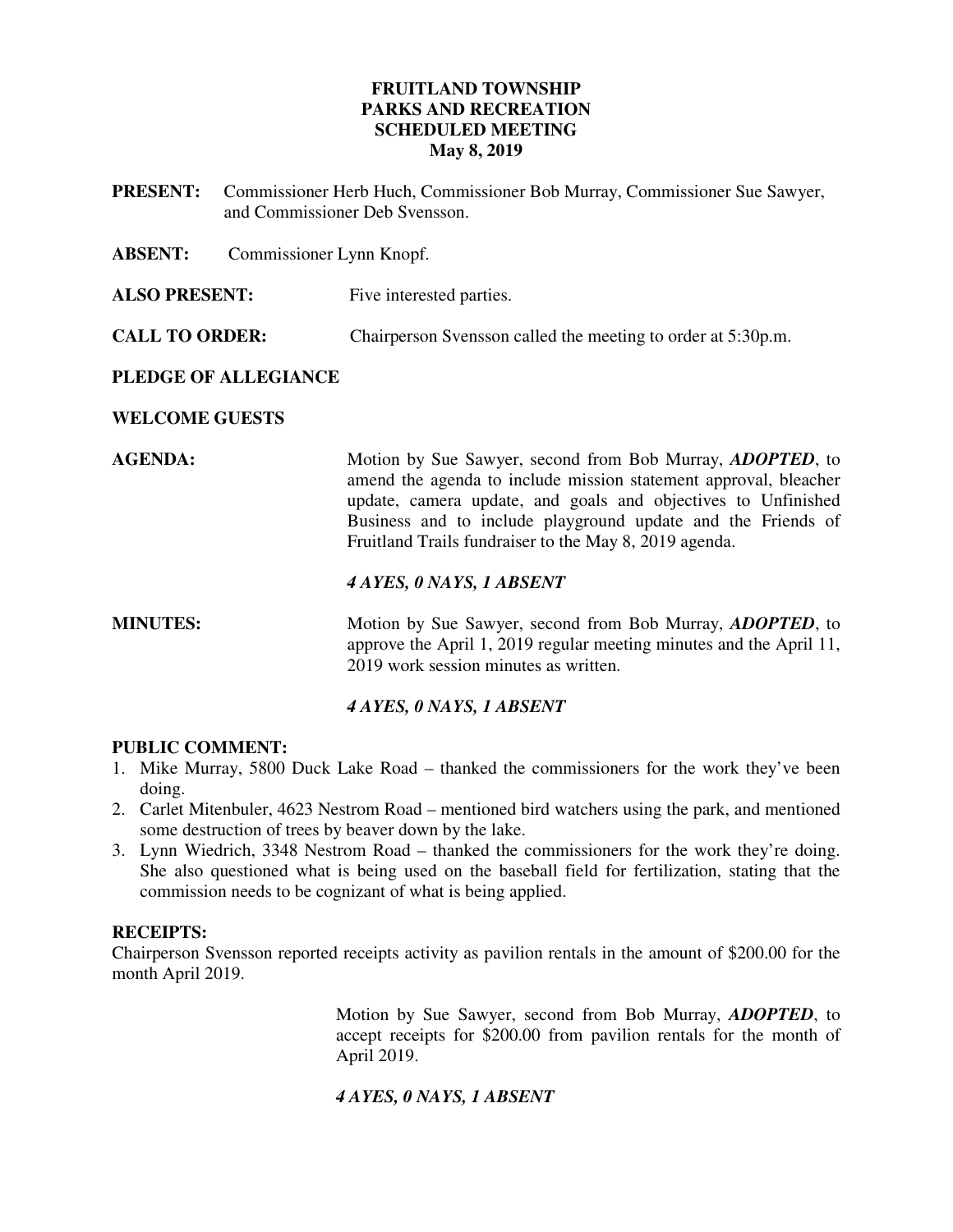**PARKS AND RECREATION COMMISSION** May 8, 2019 **Page 2 of 5** 

#### **DISBURSEMENTS:**

Chairperson Svensson reported disbursements activity as \$144.20 to TruGreen for fertilization, \$165.00 to Kerkstra the portable restroom, and \$25.99 to PNC for zip ties, for total disbursements of \$335.19.

> Motion by Sue Sawyer, second from Bob Murray, *ADOPTED*, to pay total disbursements of \$355.19.

### *4 AYES, 0 NAYS, 1 ABSENT*

*Roll Call Vote: Huch-Aye, Svensson-Aye, Murray-Aye, Sawyer-Aye*

### **NOMINATION/ELECTION OF CHAIRPERSON**

Motion by Sue Sawyer, second from Bob Murray, *ADOPTED*, to nominate and elect Deb Svensson as Chairperson to the Fruitland Township Parks and Recreation Commission.

### *4 AYES, 0 NAY, 1 ABSENT*

### **NOMINATION/ELECTION OF VICE CHAIRPERSON**

Motion by Sue Sawyer, second from Deb Svensson, *ADOPTED*, to nominate and elect Bob Murray as Vice Chairperson to the Fruitland Township Parks and Recreation Commission.

### *4 AYES, 0 NAY, 1 ABSENT*

#### **NOMINATION/ELECTION OF SECRETARY**

Motion by Deb Svensson, second from Sue Sawyer, *ADOPTED*, to nominate and elect Lynn Knopf as Secretary to the Fruitland Township Parks and Recreation Commission.

### *4 AYES, 0 NAYS, 1 ABSENT*

#### **UNFINISHED BUSINESS:**

#### **1. Approval of communication letter**

The commissioners agreed to only include names in the introductions. The commissioners agreed that they would like the flyer for Sports 'N Shorts included in their letter as well, so recording secretary Mary Mansfield will be formatting the letter for the commissioners.

Commissioner Huch mentioned the suspension of the Disc Golf Course on the newsletter, stating that it is misleading. He added that the commissioners ran to have the course closed, and that if they're going to close it, they need to do it. Commissioner Huch stated that he's been questioned many times about the course. Chairperson Svensson stated that she ran on process and believes in due process. She added that the Commission has a responsibility to look at the facts and data to determine if the course should be closed. Commissioner Murray agreed with Chairperson Svensson, adding that he has not been pleased with the course but that he doesn't want to make a snap judgement to remove it like the former commissioners did to put it in. Commissioner Sawyer agreed with Chairperson Svensson and Commissioner Murray. Commissioner Huch stated that the commissioners had all talked about the closing of the course, and that he doesn't want to mislead anyone. He stated that the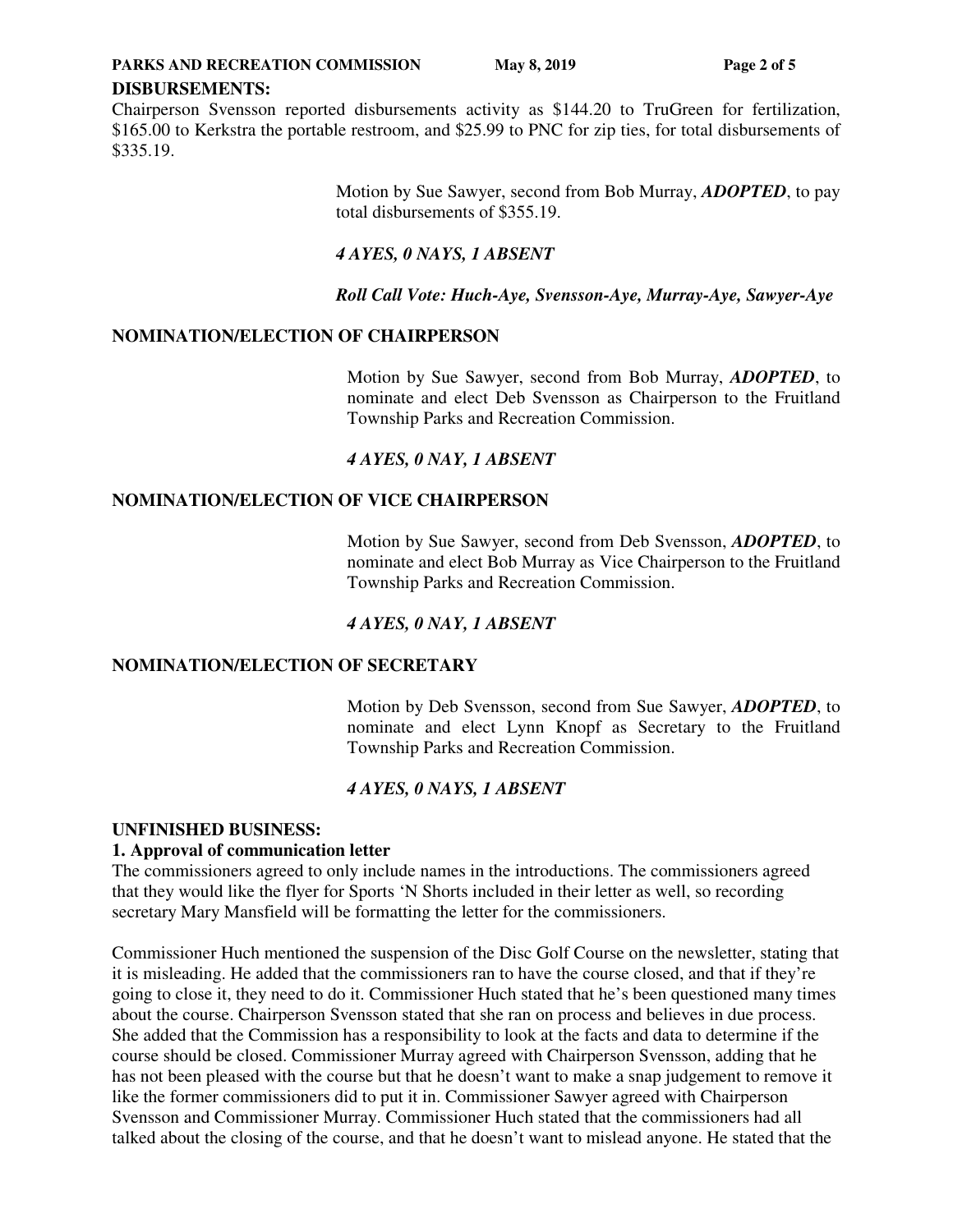#### **PARKS AND RECREATION COMMISSION** May 8, 2019 **Page 3 of 5**

newsletter should say that the Disc Golf Course is closed for further assessment. The commissioners agreed to keep the wording of the Disc Golf Course closure as written, that it is closed temporarily for assessment and due to oak wilt season.

> Motion by Herb Huch, second from Bob Murray, *ADOPTED*, to approve the communication letter with the additions and corrections discussed.

# *4 AYES, 0 NAYS, 1 ABSENT*

### **2. Sports 'N Shorts**

Commissioner Svensson reported that the Commission was able to exceed the \$1,500.00 in donations to sponsor Sports 'N Shorts at Nestrom Road Park. She added that sign ups for the program begin June  $1<sup>st</sup>$ , and that the Commission should start sharing information with local churches and business, and have the information available at the Township Hall. Commissioner Huch asked whether Bob Switzer would be keeping her informed of data needed to determine moving forward for future years, and she said he would be. Chairperson Svensson stated that she would like for the commissioners to stop in to check on them, possibly taking pictures to share with the residents of the program.

### **3. Rental of second pavilion**

The commissioners agreed to include information about renting of the second pavilion in E-news as well as their communication letter.

> Motion by Bob Murray, second from Deb Svensson, *ADOPTED*, to rent the second pavilion with a \$25.00 rental fee.

# *4 AYES, 0 NAYS, 1 ABSENT*

# **4. Water to 2nd pavilion and water testing**

Commissioner Huch stated that Ultimate Excavators estimated the work to be approximately \$4,500.00 to run water to the second pavilion. The commissioners agreed to have Commissioner Huch also contact Randy Smith and Mike Thomas for quotes. Once the water is run, the water will be collected and tested.

### **5. Natural Resource Survey update**

Chairperson Svensson questioned whether the Commission should have Shawna Meyer do a presentation of the report at the next meeting, and Commissioner Murray stated that having her do so included an extra expense for the Commission. Chairperson Svensson requested that the commissioners all read the report before the upcoming work session so they can discuss the report and decisions they would like to make.

### **6. Baseball field update**

Commissioner Sawyer reported that the scoreboard doesn't work, and Commissioner Murray stated that the Township Maintenance Supervisor, Steve Brock, looked at it and determined that there must be a break in the lines. Commissioner Murray also added that the bases don't need to be replaced, but rather a plug should be purchased for underneath them. He said that the plugs are available on Amazon for \$9.99. Commissioner Murry also stated that a grating rake is needed, which is \$44.98 at Lowe's.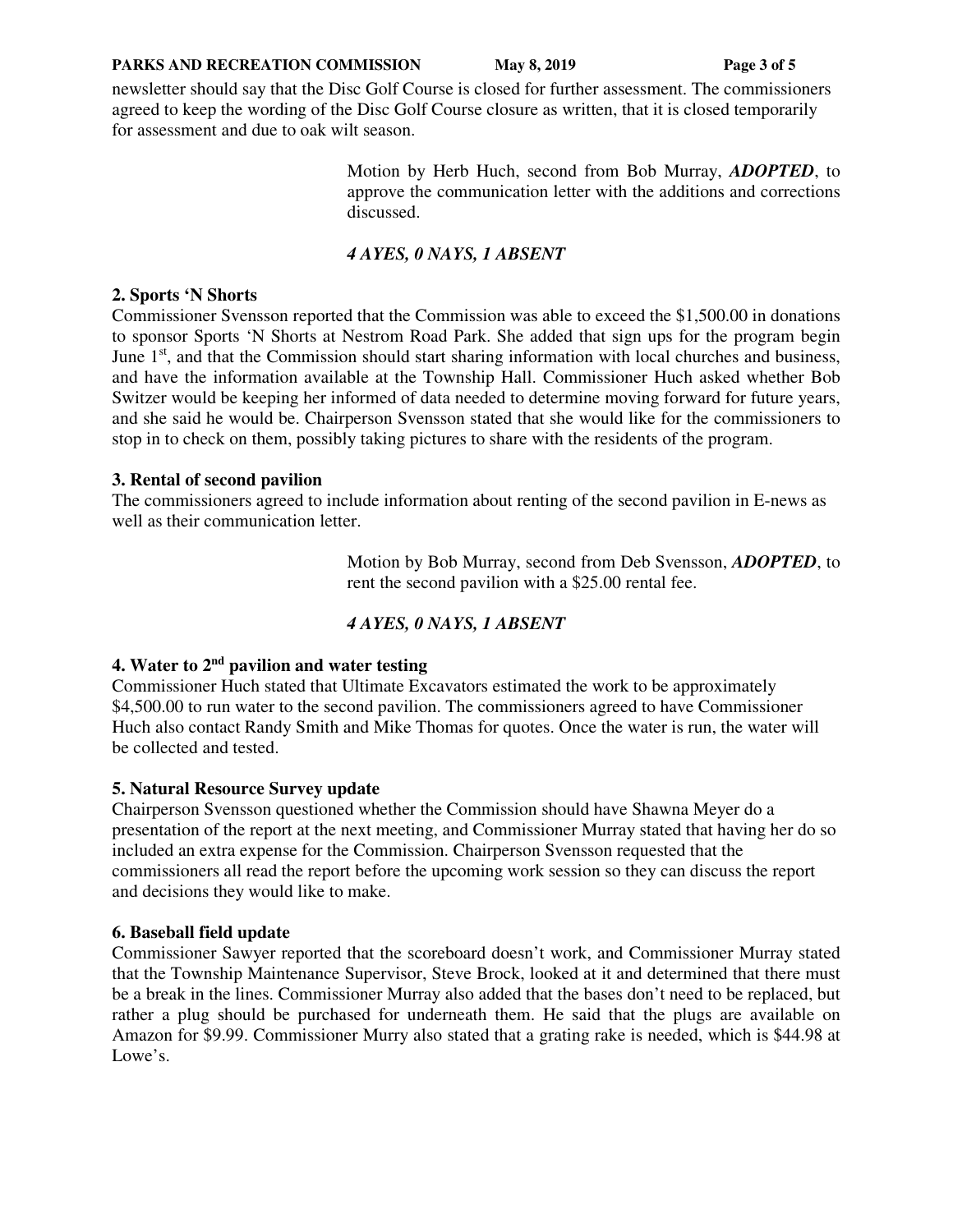#### **PARKS AND RECREATION COMMISSION** May 8, 2019 **Page 4 of 5**

 Motion by Sue Sawyer, second from Deb Svensson, *ADOPTED*, to purchase the plugs for the bases from Amazon for \$9.99 each and the grating rake from Lowe's for \$44.98.

### *4 AYES, 0 NAYS, 1 ABSENT*

The soccer nets have already been disposed of, and the commissioners agreed to dispose of the remainder of the baseball field capping. Chairperson Svensson will be contacting Supervisor Jeske about the capping.

Jeff Moss from Montague also contacted the Township Hall regarding using the baseball field. The commissioners agreed to contact North Muskegon to request an accurate schedule to see if they are able to accommodate both teams.

#### **7. Soccer field**

There is a group of toddlers using the soccer field, and originally the woman in charge requested possibly having lines painted on the field. Chairperson Svensson stated that the group is currently using cones and flags, so lines are not needed.

### **8. Signs**

The commissioners agreed to assess the signage at the park during the walk through at the work session.

#### **9. May work session**

 Motion by Bob Murray, second from Sue Sawyer, *ADOPTED*, to schedule a work session for May 20, 2019 at 10:00a.m. to include a walk-through of the park.

### *4 AYES, 0 NAYS, 1 ABSENT*

#### **10. Mission statement approval**

The commissioners all agreed on the mission statement. Chairperson Svensson stated that she would like to have it added to the top of the agendas.

> Motion by Herb Huch, second from Sue Sawyer, *ADOPTED*, to accept the mission statement "To provide and maintain a safe, valued, and diverse recreational environment for our Township and community."

### *4 AYES, 0 NAYS, 1 ABSENT*

#### **11. Bleacher update**

The updates to the bleachers have not been completed, so Commissioner Huch is going to call on them.

#### **12. Camera update**

A gentleman by the name of Doug Hawkins will be coming to the June 3, 2019 meeting to discuss cameras and options.

#### **13. Goals and objectives**

Chairperson Svensson requested that this discussion take place at the work session and June 3, 2019 meeting. She also requested that the commissioners all jot down ideas on an ongoing basis.